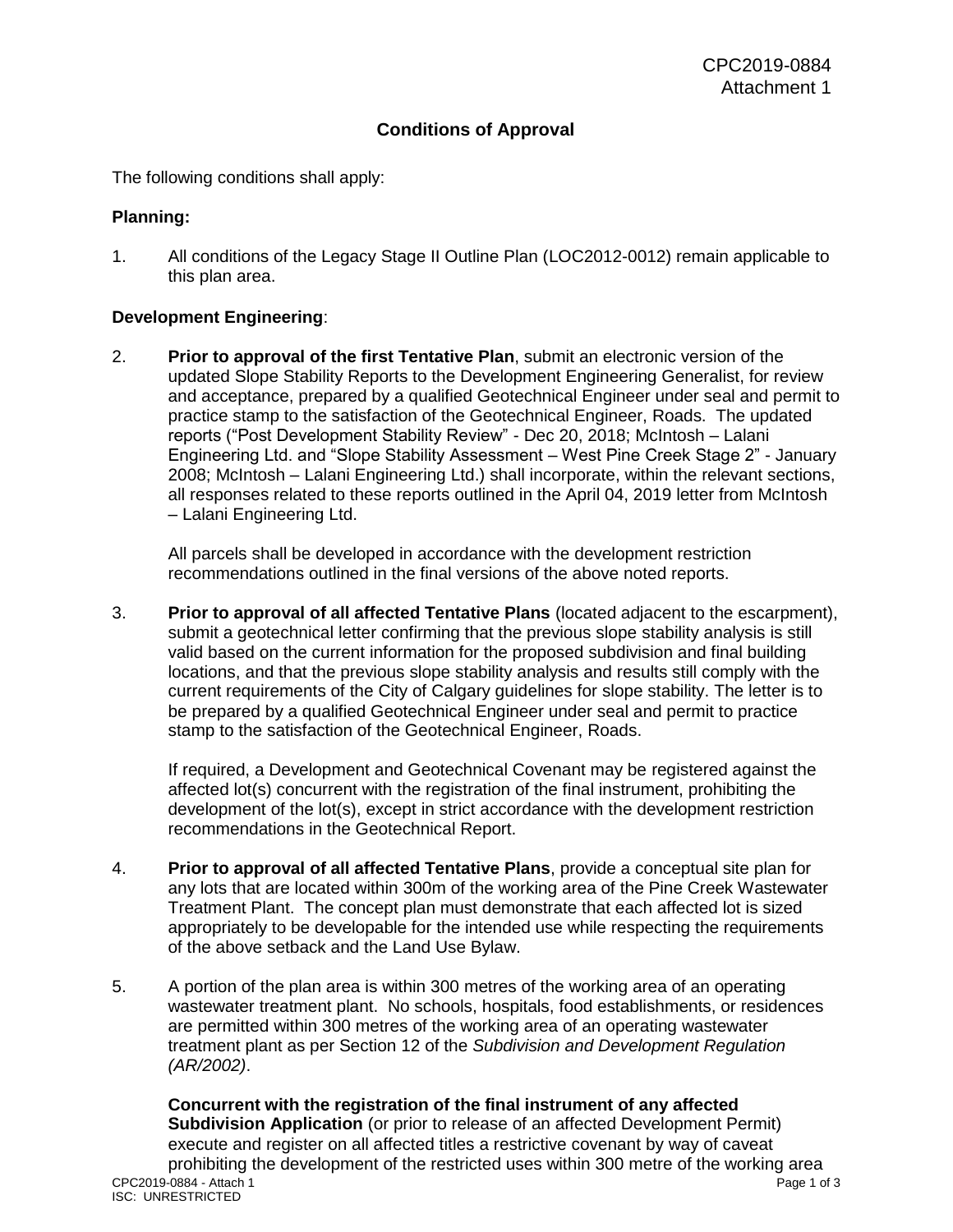# **Conditions of Approval**

of the wastewater treatment plant. The agreement and associated right of way plan shall be approved by the Manager, Infrastructure Planning and the City Solicitor prior to endorsement of the final instrument. A standard template for the agreement will be provided by the Development Engineering Generalist. Prepare and submit three (3) copies of the agreement for the City's signature.

- 6. Servicing arrangements shall be to the satisfaction of the Manager Infrastructure Planning, Water Resources.
- 7. **Prior to the endorsement of any Tentative Plan and/or prior to release of a Development Permit**, the developer is required to execute a Development Agreement. Off-site levies, charges and fees are applicable to all development within the plan area. Contact the Subdivision Development Coordinator, Calgary Approvals Coordination for further information at 403-268-6739 or email [urban@calgary.ca](mailto:urban@calgary.ca)
- 8. The developer, at its expense, but subject to normal oversize, endeavours to assist and boundary cost recoveries shall be required to:
	- a. Install the offsite sanitary sewers, storm sewers and water mains and construct the offsite temporary and permanent roads required to service the plan area. The developer will be required to obtain all rights, permissions, easements or rights-of-way that may be required to facilitate these offsite improvements.
	- b. Construct the underground utilities and surface improvements within and along the boundary of the plan area.
	- c. Construct the onsite and offsite storm water management facilities (wet pond, wetlands, etc.) to service the plan area according to the most current City of Calgary Standard Specifications Sewer Construction, Stormwater Management and Design Manual and Design Guidelines for Subdivision Servicing.
	- d. Rehabilitate the portions of any public or private lands or infrastructure that are damaged as a result of this development, all to the satisfaction of The City of Calgary.
- 9. This development is adjacent to the Bow River and Pine Creek Escarpments. No overland drainage from private lots will be permitted to discharge directly onto the escarpment / ER lands.

### **Transportation:**

- 10. **In conjunction with the applicable Tentative Plan**, no direct vehicular access shall be permitted to collector roadways for all R-G and R-Gm residential lots. Vehicular access shall be provided via rear lanes. Restrictive covenant shall be registered on all applicable titles concurrent with the registration of the final instrument to that effect at the Tentative Plan stage.
- 11. No direct vehicular access shall be permitted to residential streets containing a regional pathway within the boulevard. Restrictive covenant shall be registered on all applicable titles concurrent with the registration of the final instrument to that effect at the Tentative Plan stage.